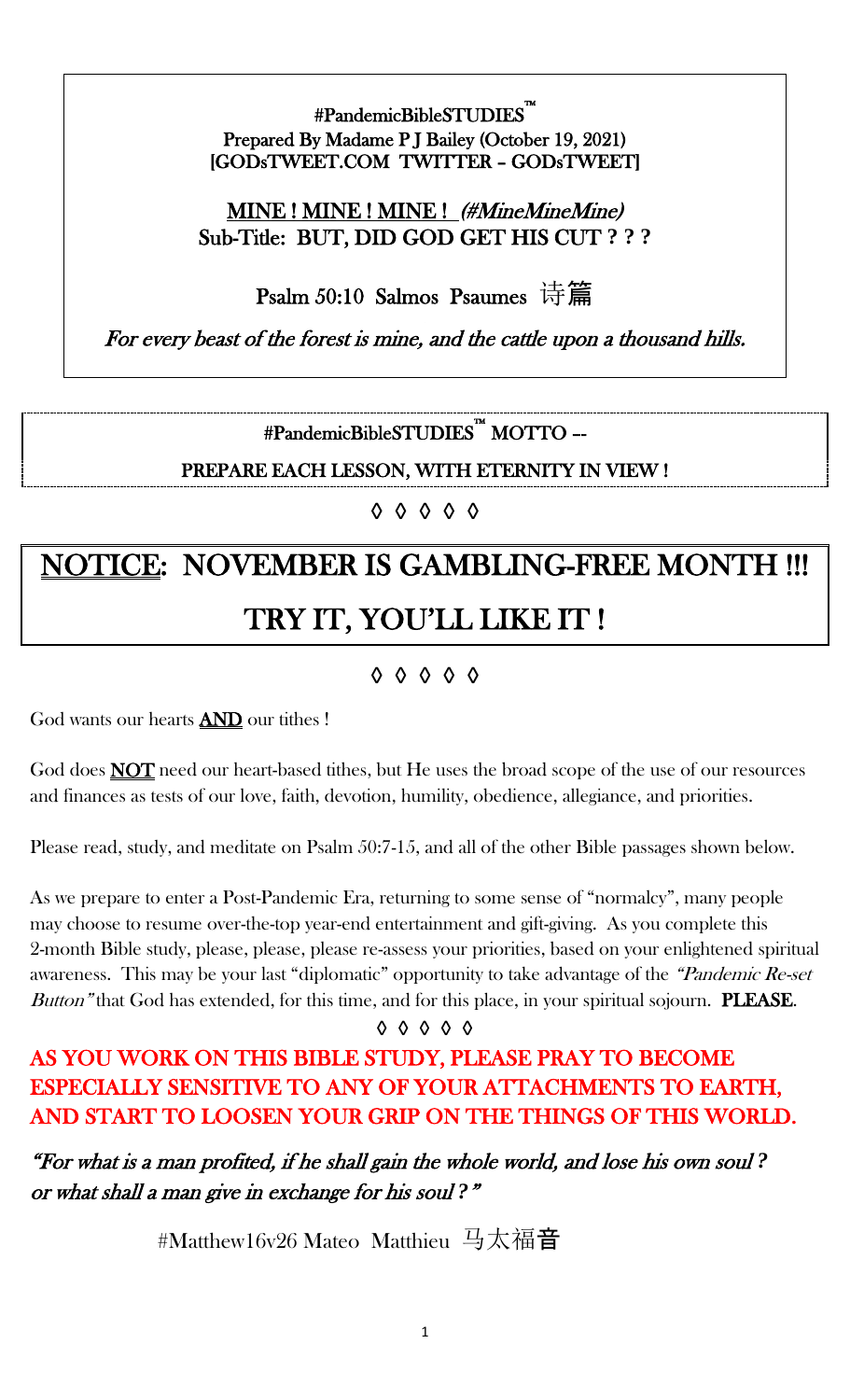| PART 1 - GOD'S TITHES                          |
|------------------------------------------------|
| Backdrop texts - Numbers 18:12-32 Números 民数记. |
| See also Ezekiel 44:30 Ezequiel Ézéchiel 以西结书. |
| Genesis 14:18-20 Génesis Genèse 创世记            |
|                                                |
|                                                |
|                                                |
|                                                |
|                                                |
|                                                |
|                                                |
|                                                |
| <b>NOTES</b>                                   |
|                                                |
|                                                |
|                                                |
| Hebrews 7:1-6 Hebreos Hébreux 希伯来书             |
|                                                |
|                                                |
|                                                |
|                                                |
|                                                |
|                                                |
|                                                |
|                                                |
|                                                |
|                                                |
|                                                |
| <b>NOTES</b>                                   |
|                                                |
|                                                |
|                                                |
| Genesis 28:22 Génesis Genèse 创世记               |
|                                                |
|                                                |
|                                                |
|                                                |
| <b>NOTES</b>                                   |
|                                                |
|                                                |
|                                                |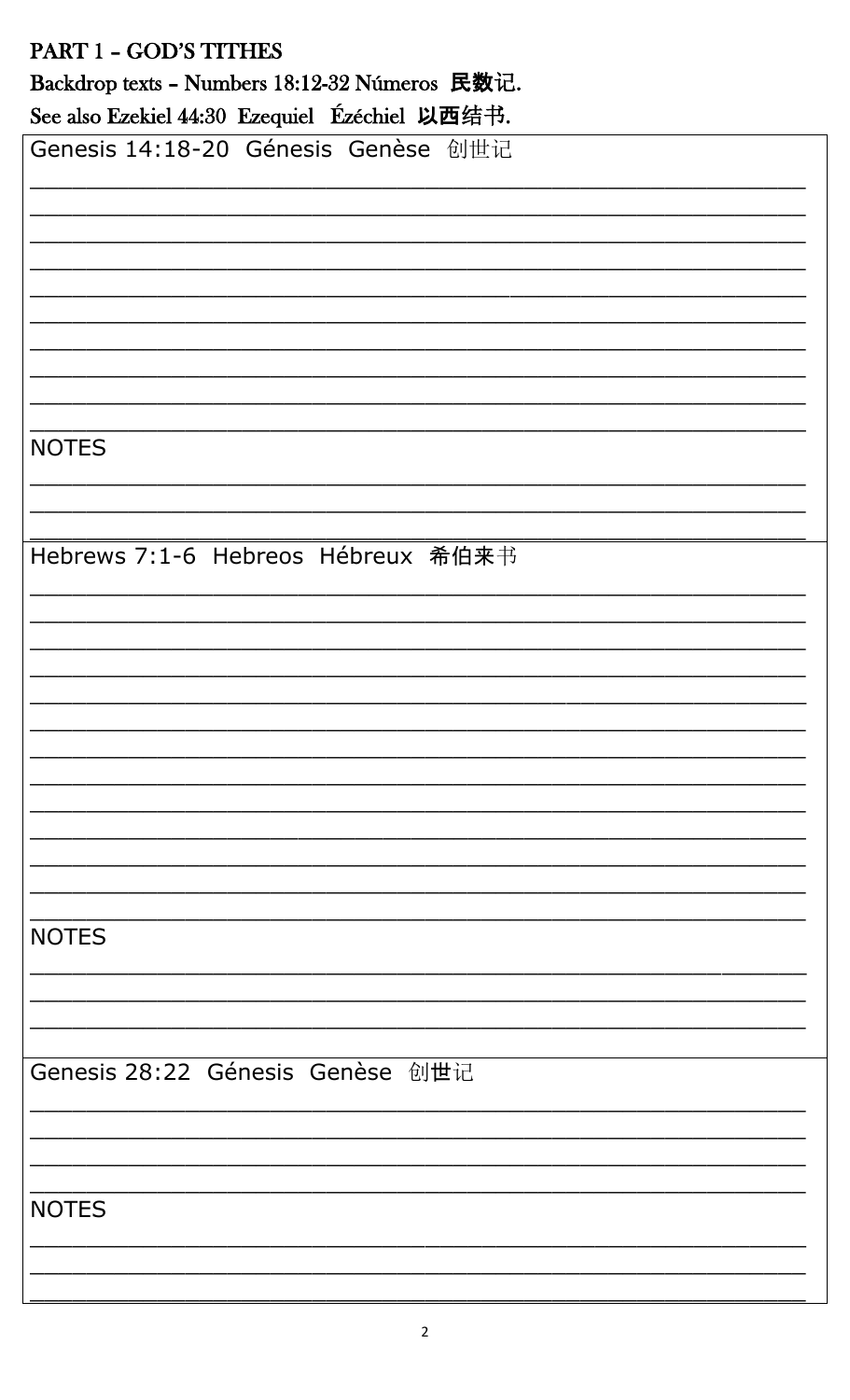| Exodus 34:26 Éxodo Exode 出埃及记      |
|------------------------------------|
|                                    |
|                                    |
|                                    |
|                                    |
| <b>NOTES</b>                       |
|                                    |
|                                    |
|                                    |
|                                    |
| Leviticus 27:30-33 Levítico 利未记    |
|                                    |
|                                    |
|                                    |
|                                    |
|                                    |
|                                    |
|                                    |
|                                    |
|                                    |
|                                    |
|                                    |
| <b>NOTES</b>                       |
|                                    |
|                                    |
|                                    |
|                                    |
| Deuteronomy 14:22 Deuteronomio 申命记 |
|                                    |
|                                    |
|                                    |
|                                    |
| <b>NOTES</b>                       |
|                                    |
|                                    |
|                                    |
|                                    |
| Deuteronomy 16:17 Deuteronomio 申命记 |
|                                    |
|                                    |
|                                    |
|                                    |
| <b>NOTES</b>                       |
|                                    |
|                                    |
|                                    |
|                                    |
|                                    |
|                                    |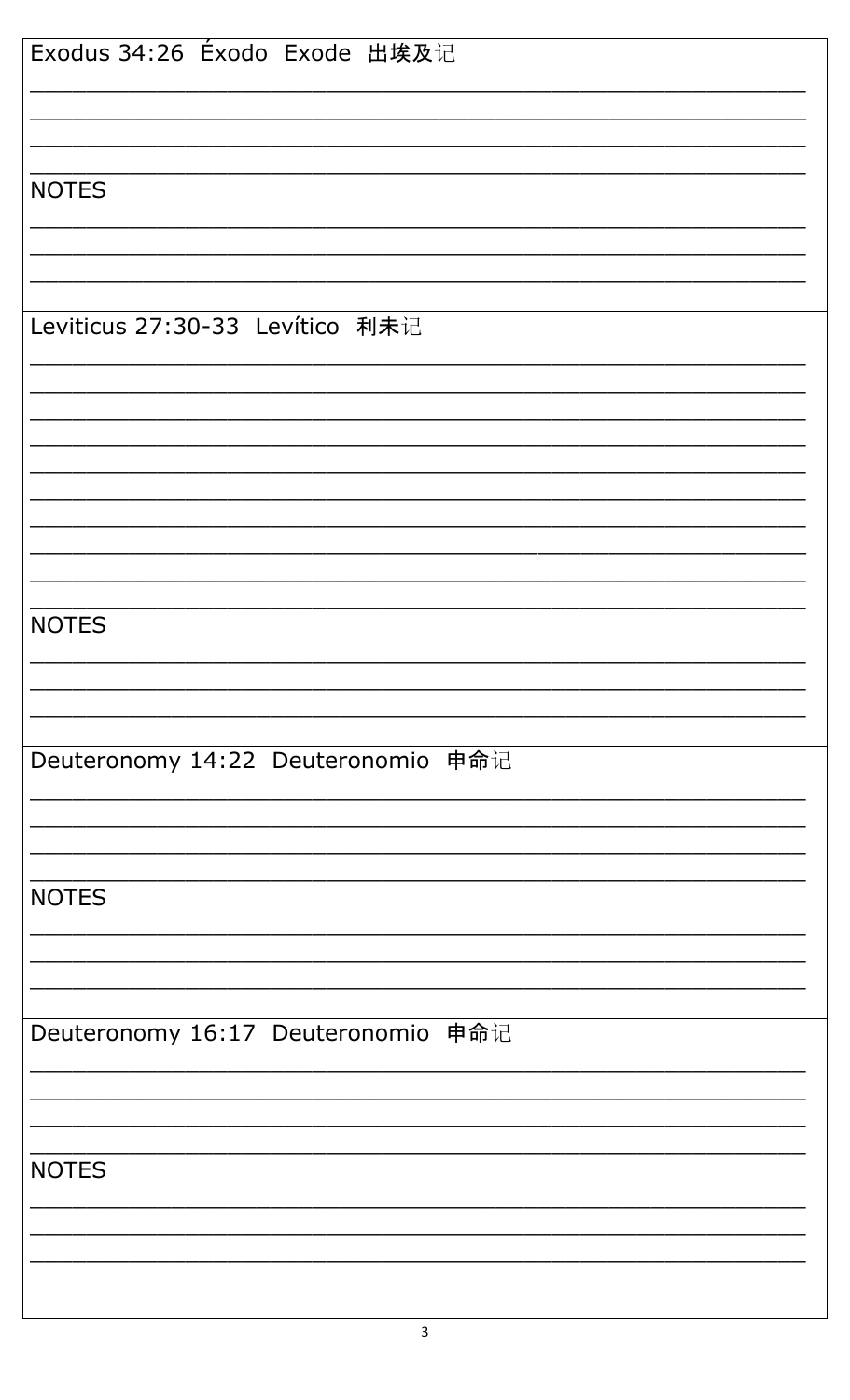| 2 Chronicles 31:5-6, 10 2 Crónicas 2 Chroniques 历代志下 |
|------------------------------------------------------|
|                                                      |
|                                                      |
|                                                      |
|                                                      |
| <b>NOTES</b>                                         |
|                                                      |
|                                                      |
|                                                      |
| Nehemiah 10:37-38 Nehemías Néhémie 尼希米记              |
|                                                      |
|                                                      |
|                                                      |
|                                                      |
| <b>NOTES</b>                                         |
|                                                      |
|                                                      |
|                                                      |
|                                                      |
| Malachi 3:8-10 Malaquías Malachie 玛拉基书               |
|                                                      |
|                                                      |
|                                                      |
|                                                      |
|                                                      |
|                                                      |
|                                                      |
| <b>NOTES</b>                                         |
|                                                      |
|                                                      |
|                                                      |
|                                                      |
| Luke 11:42 Lucas Luc 路加福音                            |
|                                                      |
|                                                      |
|                                                      |
|                                                      |
| <b>NOTES</b>                                         |
|                                                      |
|                                                      |
|                                                      |
|                                                      |
|                                                      |
|                                                      |
|                                                      |
|                                                      |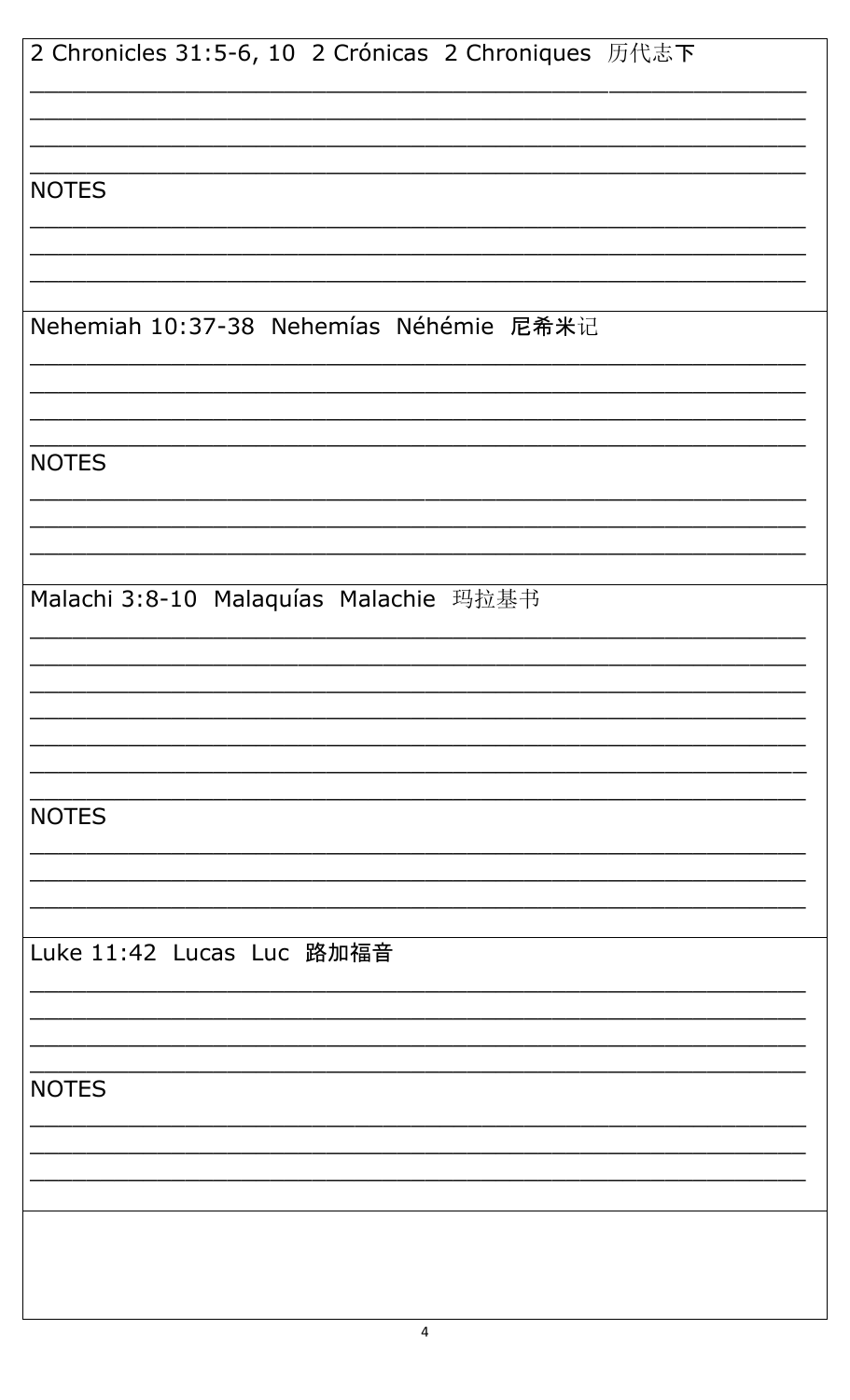| PART 2 - General Finance Principles in the Bible                                                                                                                                                                                                         |
|----------------------------------------------------------------------------------------------------------------------------------------------------------------------------------------------------------------------------------------------------------|
| Backdrop texts – Leviticus Chapter 25 (Levitico 利未记) and<br>Deuteronomy 15:6-14;24:10-22 (Deuteronomio 申命记) establish<br>God's perspective on how we should interact with others, especially when we have the<br>superior position in business dealings. |
| See also Romans 11:33-36 (Romanos Romains $\mathcal{B} \boxplus \dagger$ ),<br>Matthew 25:31-46 (Mateo Matthieu 马太福音) and<br>Acts 5:1-10 (Hechos Actes 使徒行传).                                                                                            |
| Matthew 6:19-21 Mateo Matthieu 马太福音                                                                                                                                                                                                                      |
|                                                                                                                                                                                                                                                          |
|                                                                                                                                                                                                                                                          |
| <b>NOTES</b>                                                                                                                                                                                                                                             |
| Psalm 24:1 Salmos Psaumes 诗篇                                                                                                                                                                                                                             |
|                                                                                                                                                                                                                                                          |
| <b>NOTES</b>                                                                                                                                                                                                                                             |
| Psalm 89:11 Salmos Psaumes 诗篇                                                                                                                                                                                                                            |
| <b>NOTES</b>                                                                                                                                                                                                                                             |
|                                                                                                                                                                                                                                                          |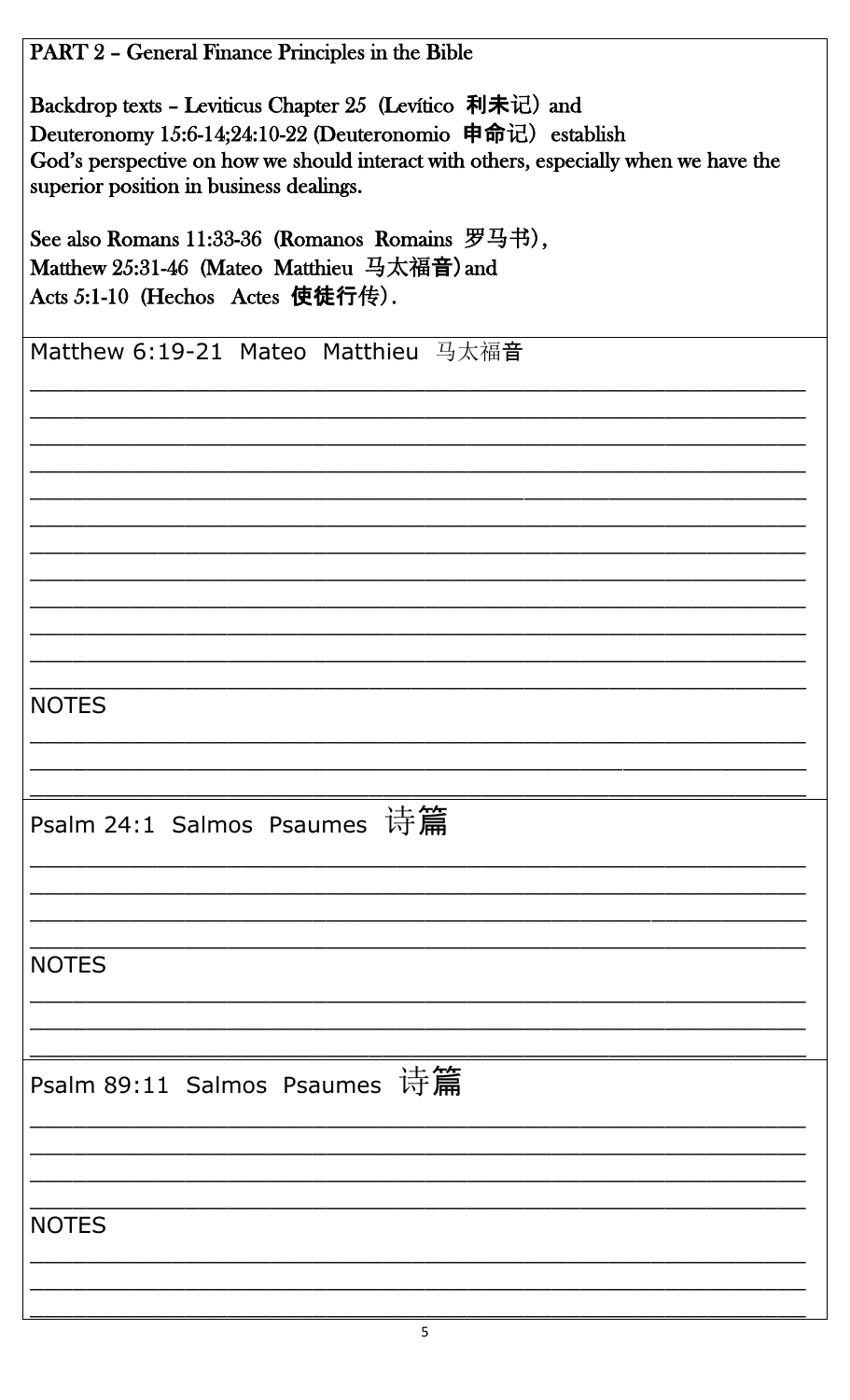| Psalm 37:21-26 Salmos Psaumes 诗篇   |
|------------------------------------|
|                                    |
|                                    |
|                                    |
|                                    |
|                                    |
|                                    |
|                                    |
|                                    |
|                                    |
|                                    |
| <b>NOTES</b>                       |
|                                    |
| Genesis 1:29-30 Génesis Genèse 创世记 |
|                                    |
|                                    |
|                                    |
|                                    |
| <b>NOTES</b>                       |
|                                    |
|                                    |
| Job 41:11 约伯记                      |
|                                    |
|                                    |
| <b>NOTES</b>                       |
|                                    |
|                                    |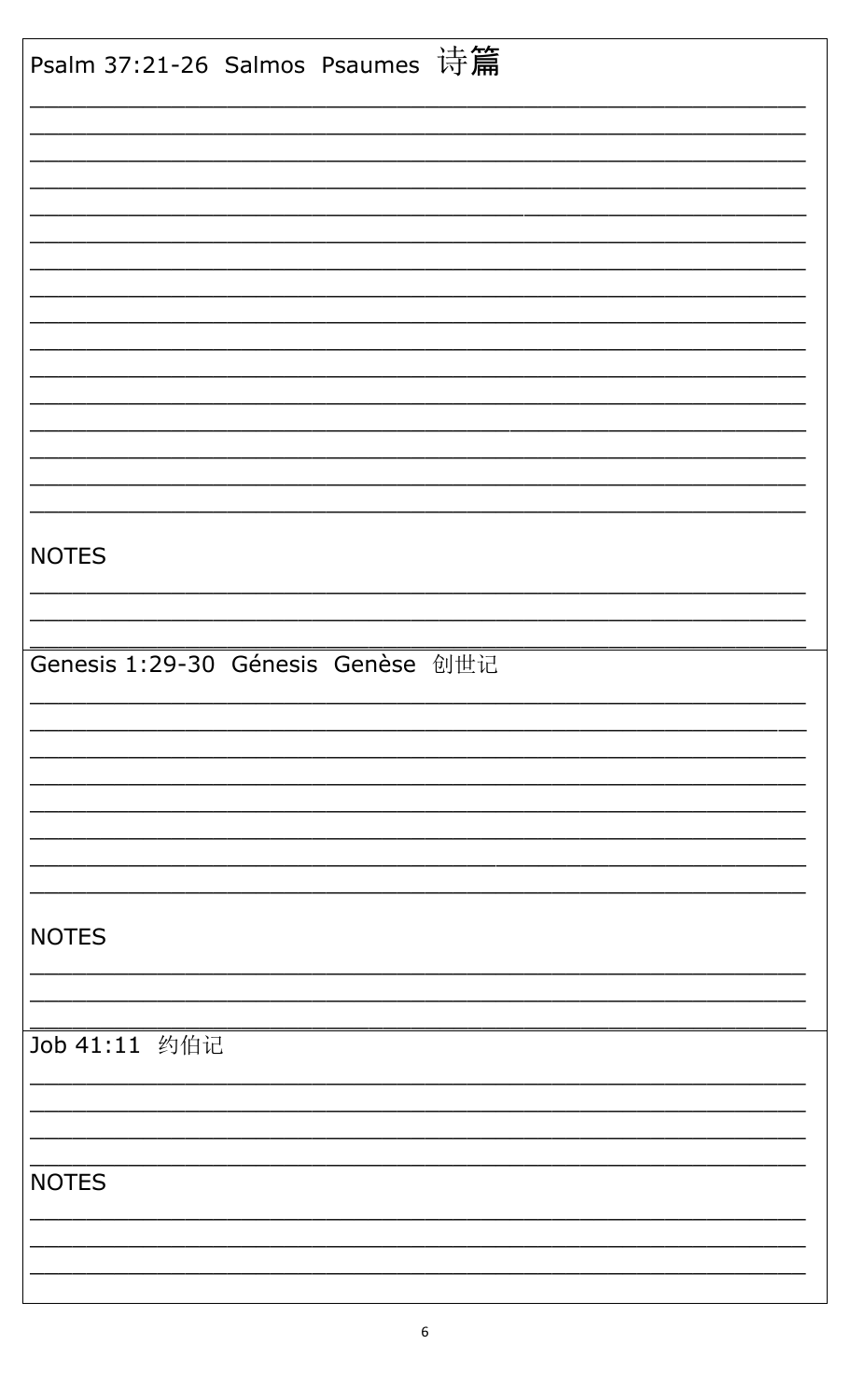| Leviticus 19:35-36 Levítico 利未记       |
|---------------------------------------|
|                                       |
|                                       |
|                                       |
|                                       |
|                                       |
|                                       |
|                                       |
|                                       |
|                                       |
|                                       |
|                                       |
| <b>NOTES</b>                          |
|                                       |
|                                       |
|                                       |
|                                       |
|                                       |
| Deuteronomy 8:7-10 Deuteronomio 申命记   |
|                                       |
|                                       |
|                                       |
|                                       |
|                                       |
|                                       |
|                                       |
|                                       |
|                                       |
|                                       |
|                                       |
|                                       |
|                                       |
|                                       |
| <b>NOTES</b>                          |
|                                       |
|                                       |
|                                       |
|                                       |
|                                       |
| Deuteronomy 25:13-16 Deuteronomio 申命记 |
|                                       |
|                                       |
|                                       |
|                                       |
|                                       |
|                                       |
|                                       |
|                                       |
|                                       |
|                                       |
|                                       |
| <b>NOTES</b>                          |
|                                       |
|                                       |
|                                       |
|                                       |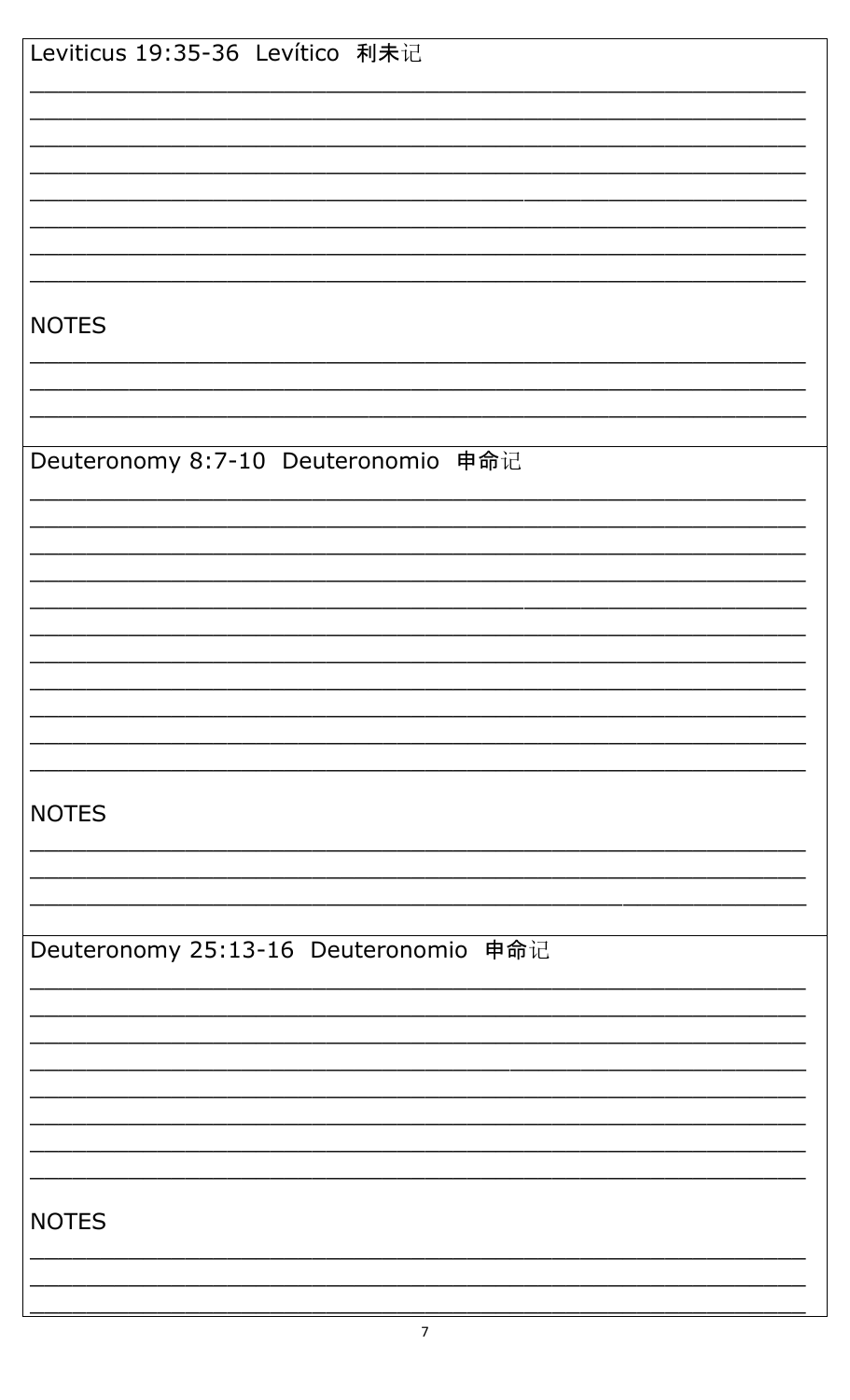| Deuteronomy 28:12 Deuteronomio 申命记      |
|-----------------------------------------|
|                                         |
|                                         |
|                                         |
|                                         |
| <b>NOTES</b>                            |
|                                         |
|                                         |
|                                         |
|                                         |
| Psalm 46:6-9 Salmos Psaumes 诗篇          |
|                                         |
|                                         |
|                                         |
|                                         |
|                                         |
|                                         |
|                                         |
|                                         |
|                                         |
|                                         |
|                                         |
|                                         |
|                                         |
| <b>NOTES</b>                            |
|                                         |
|                                         |
|                                         |
|                                         |
| Psalm 112:5 Salmos Psaumes 诗篇           |
|                                         |
|                                         |
|                                         |
|                                         |
|                                         |
| <b>NOTES</b>                            |
|                                         |
|                                         |
|                                         |
|                                         |
| Proverbs 3:9-10 Proverbios Proverbes 箴言 |
|                                         |
|                                         |
|                                         |
|                                         |
|                                         |
|                                         |
|                                         |
|                                         |
| <b>NOTES</b>                            |
|                                         |
|                                         |
|                                         |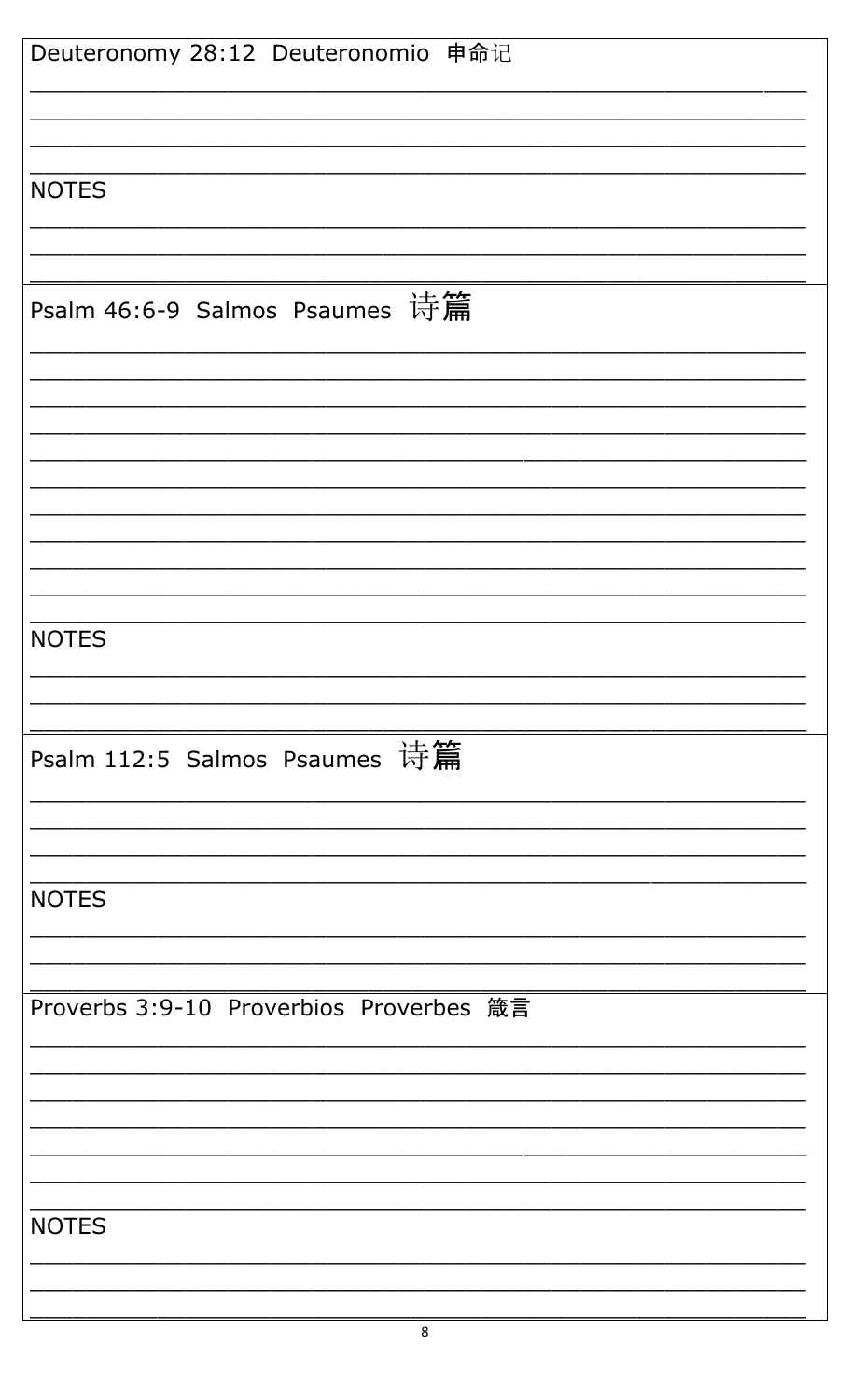| Proverbs 3:27-28 Proverbios Proverbes 箴言 |
|------------------------------------------|
|                                          |
|                                          |
|                                          |
|                                          |
|                                          |
|                                          |
|                                          |
|                                          |
| <b>NOTES</b>                             |
|                                          |
|                                          |
|                                          |
|                                          |
| Proverbs 6:6-8 Proverbios Proverbes 箴言   |
|                                          |
|                                          |
|                                          |
|                                          |
|                                          |
|                                          |
|                                          |
|                                          |
| <b>NOTES</b>                             |
|                                          |
|                                          |
|                                          |
| Proverbs 11:1 Proverbios Proverbes 箴言    |
|                                          |
|                                          |
|                                          |
|                                          |
| <b>NOTES</b>                             |
|                                          |
|                                          |
|                                          |
| Proverbs 11:25 Proverbios Proverbes 箴言   |
|                                          |
|                                          |
|                                          |
|                                          |
| <b>NOTES</b>                             |
|                                          |
|                                          |
|                                          |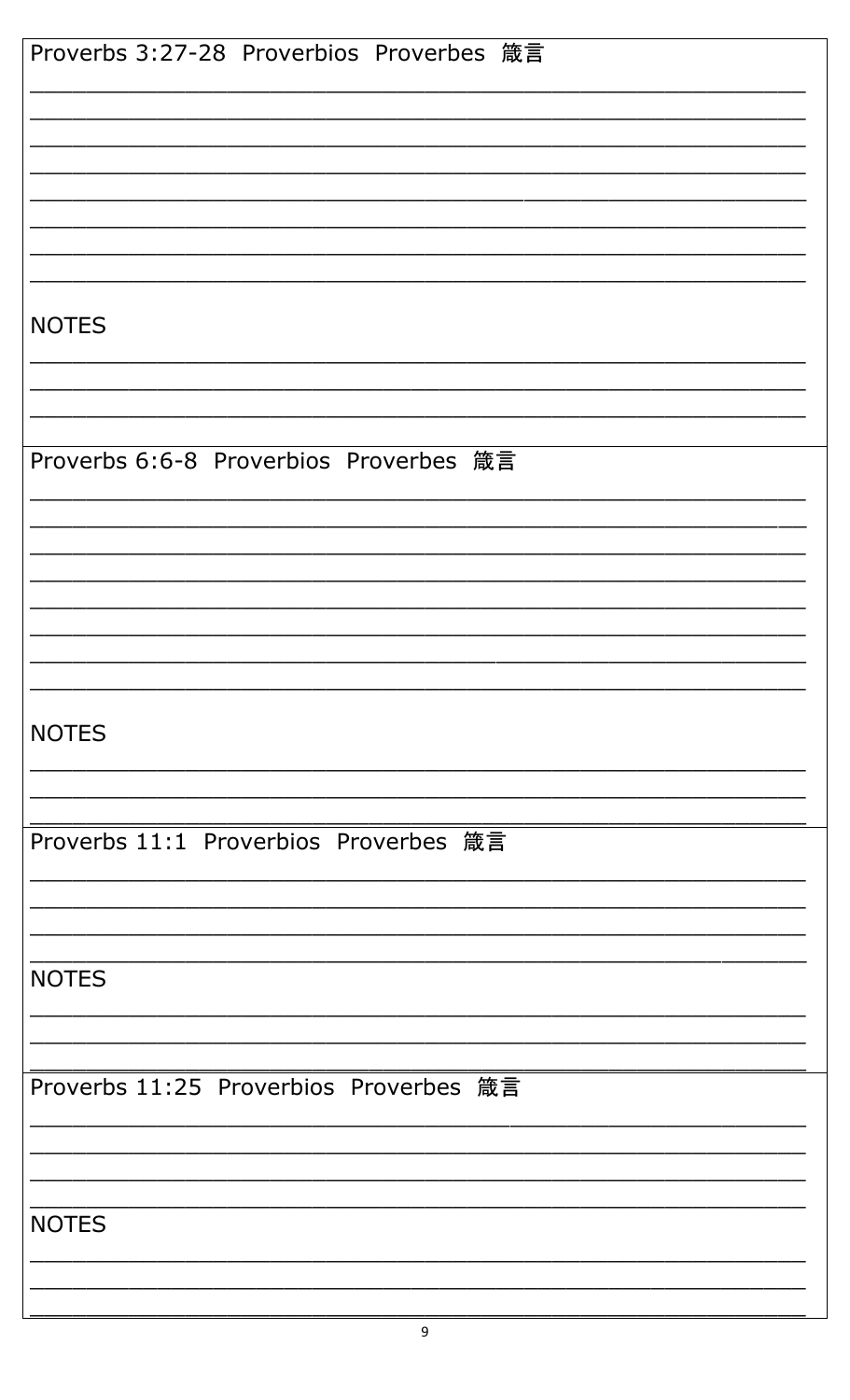| Proverbs 13:11 Proverbios Proverbes 箴言 |
|----------------------------------------|
|                                        |
| <b>NOTES</b>                           |
| Proverbs 13:22 Proverbios Proverbes 箴言 |
|                                        |
| <b>NOTES</b>                           |
| Proverbs 15:27 Proverbios Proverbes 箴言 |
| <b>NOTES</b>                           |
| Proverbs 21:20 Proverbios Proverbes 箴言 |
| <b>NOTES</b>                           |
| Proverbs 22:7 Proverbios Proverbes 箴言  |
|                                        |
| <b>NOTES</b>                           |
|                                        |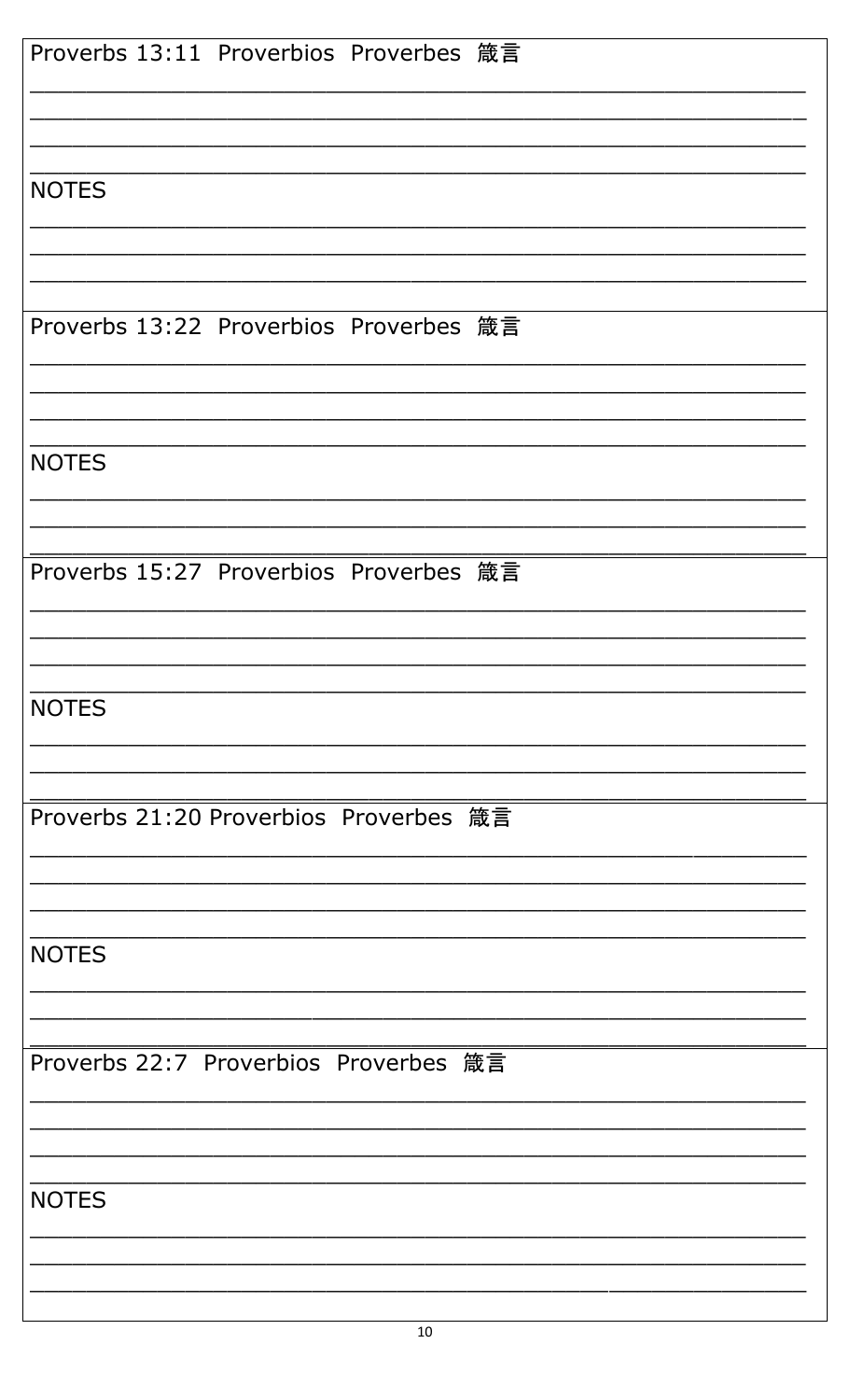| Proverbs 22:9 Proverbios Proverbes 箴言     |
|-------------------------------------------|
| <b>NOTES</b>                              |
| Proverbs 23:4-5 Proverbios Proverbes 箴言   |
|                                           |
|                                           |
| <b>NOTES</b>                              |
| Proverbs 24:33-34 Proverbios Proverbes 箴言 |
|                                           |
|                                           |
| <b>NOTES</b>                              |
| Proverbs 28:19 Proverbios Proverbes 箴言    |
|                                           |
| <b>NOTES</b>                              |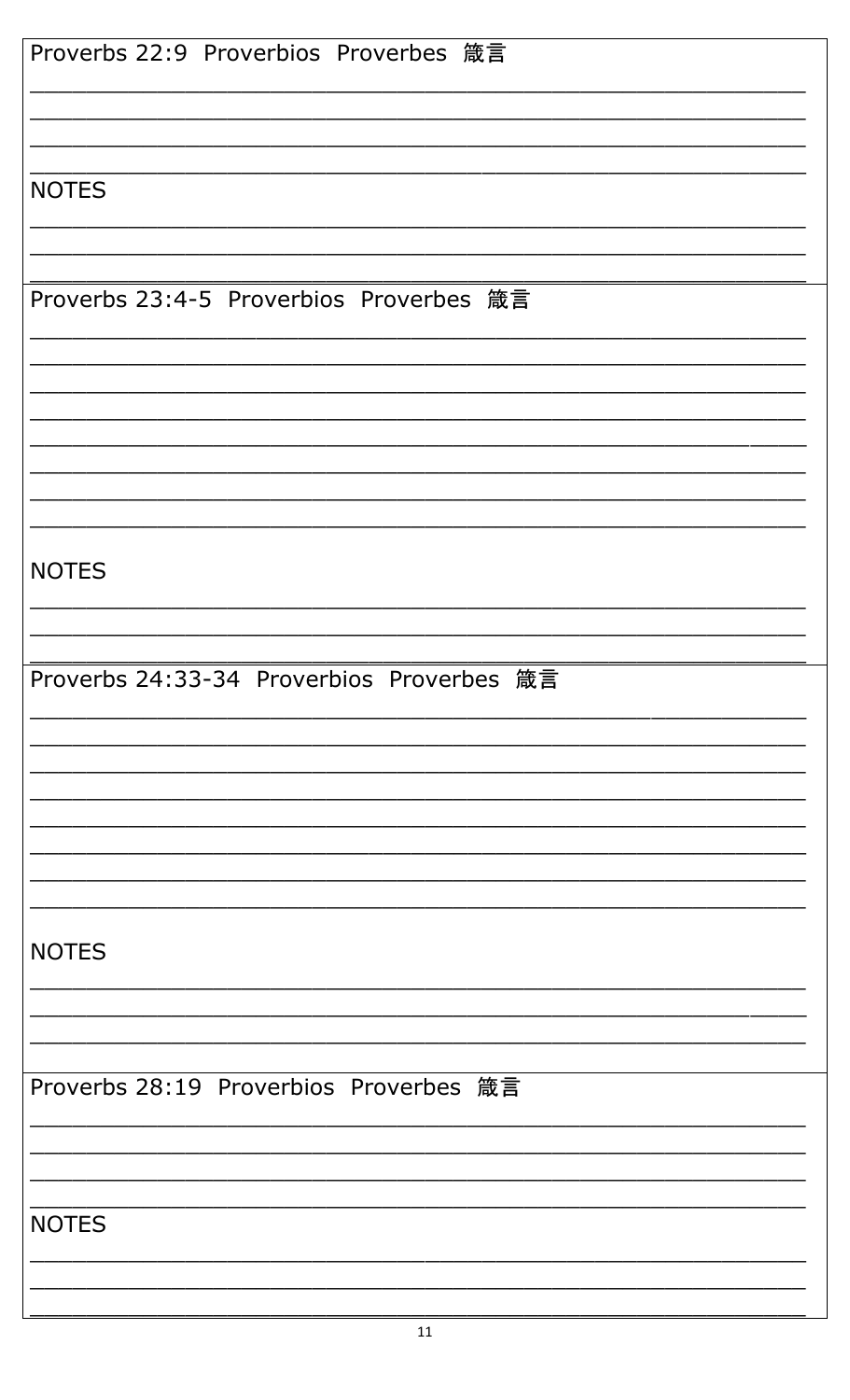| Proverbs 28:22 Proverbios Proverbes 箴言        |
|-----------------------------------------------|
| <b>NOTES</b>                                  |
| Ecclesiastes 5:14 Eclesiastés Ecclésiaste 传道书 |
| <b>NOTES</b>                                  |
| Ecclesiastes 9:10 Eclesiastés Ecclésiaste 传道书 |
| <b>NOTES</b>                                  |
| Zechariah 7:9-10 Zacarías Zacharie 撒迦利亚书      |
|                                               |
| <b>NOTES</b>                                  |
|                                               |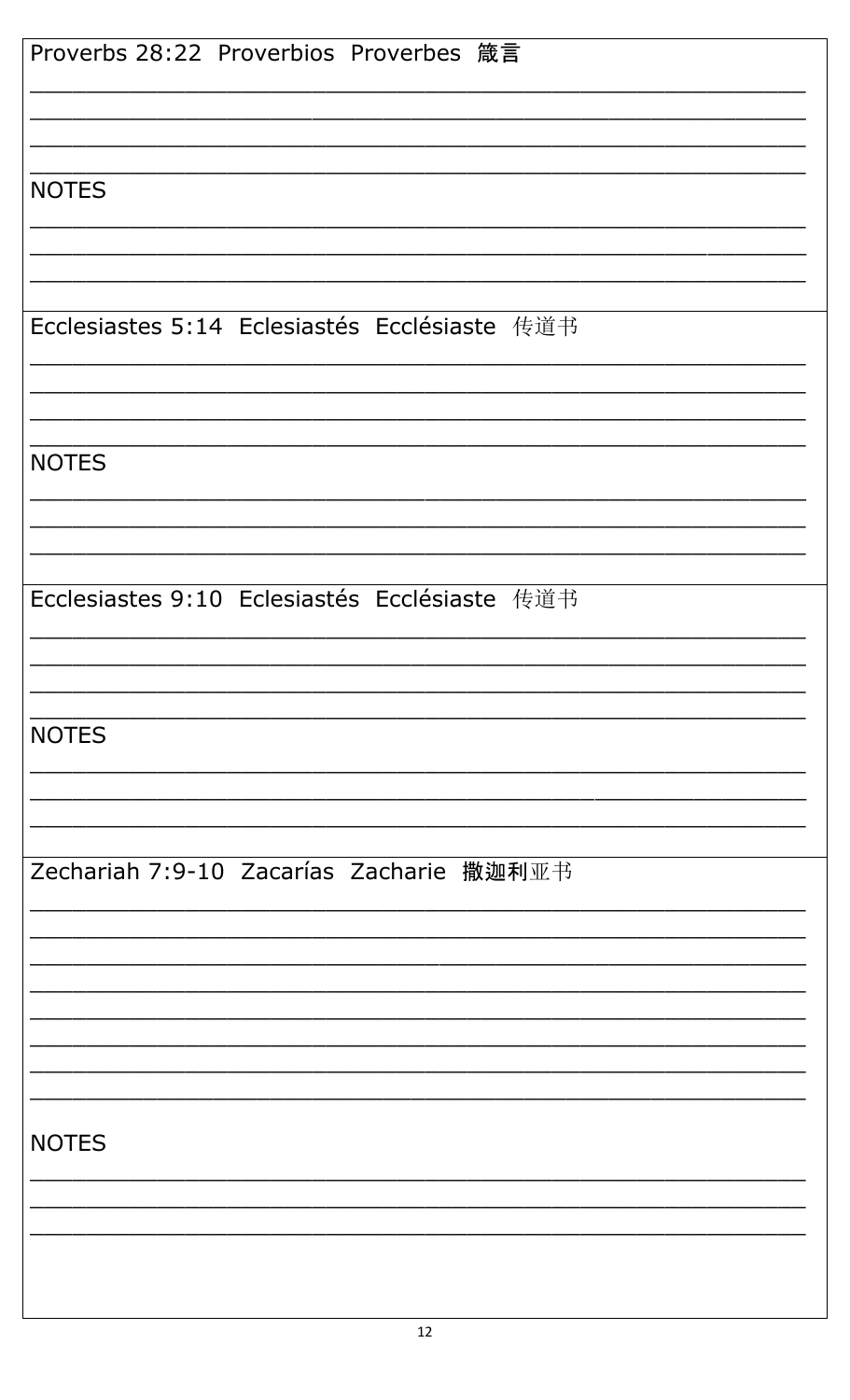| Matthew 5:42 Mateo Matthieu 马太福音     |
|--------------------------------------|
|                                      |
| <b>NOTES</b>                         |
|                                      |
| Matthew 6:3-4 Mateo Matthieu 马太福音    |
|                                      |
|                                      |
| <b>NOTES</b>                         |
|                                      |
| Matthew 17:24-27 Mateo Matthieu 马太福音 |
|                                      |
|                                      |
|                                      |
|                                      |
|                                      |
|                                      |
| <b>NOTES</b>                         |
|                                      |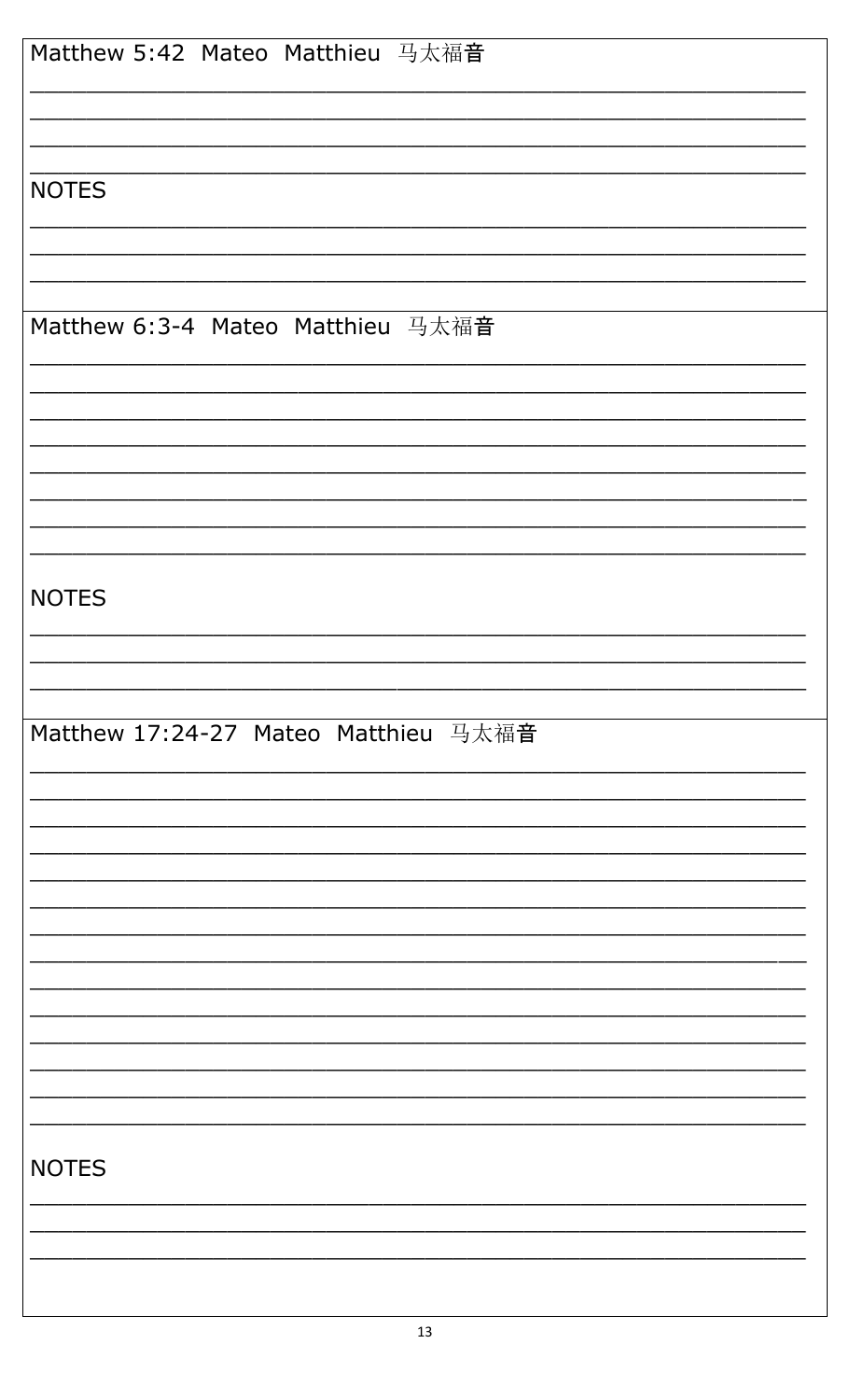| Matthew 19:21-24 Mateo Matthieu 马太福音 |
|--------------------------------------|
|                                      |
|                                      |
|                                      |
|                                      |
|                                      |
|                                      |
|                                      |
|                                      |
|                                      |
|                                      |
|                                      |
|                                      |
|                                      |
| <b>NOTES</b>                         |
|                                      |
|                                      |
|                                      |
|                                      |
| Luke 6:38 Lucas Luc 路加福音             |
|                                      |
|                                      |
|                                      |
|                                      |
| <b>NOTES</b>                         |
|                                      |
|                                      |
|                                      |
|                                      |
| Luke 16:11-13 Lucas Luc 路加福音         |
|                                      |
|                                      |
|                                      |
|                                      |
|                                      |
|                                      |
|                                      |
|                                      |
|                                      |
|                                      |
|                                      |
|                                      |
| <b>NOTES</b>                         |
|                                      |
|                                      |
|                                      |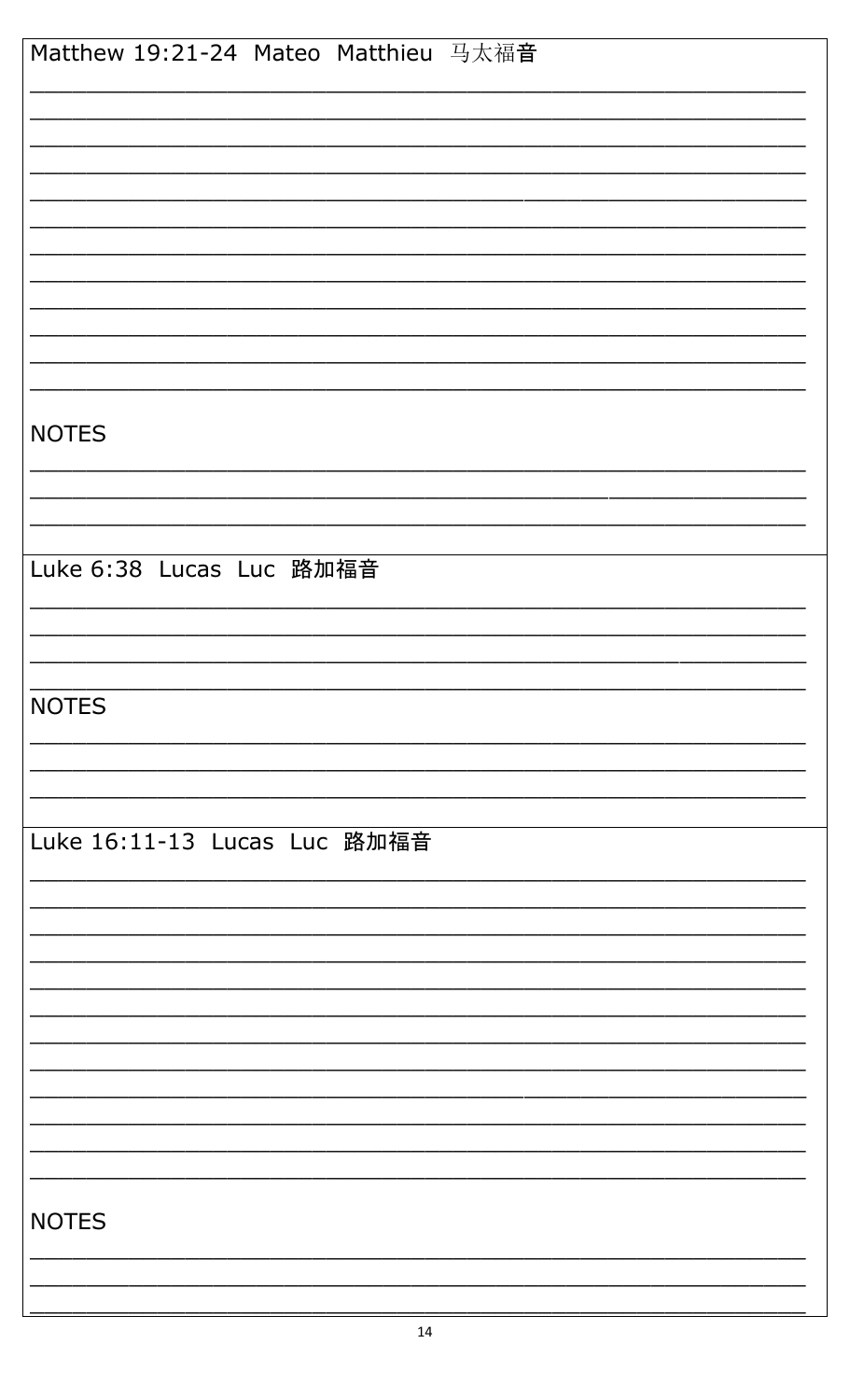| Luke 21:1-4 Lucas Luc 路加福音      |
|---------------------------------|
|                                 |
|                                 |
|                                 |
|                                 |
|                                 |
|                                 |
|                                 |
|                                 |
|                                 |
| <b>NOTES</b>                    |
|                                 |
|                                 |
|                                 |
| Acts 11:29 Hechos Actes 使徒行传    |
|                                 |
|                                 |
|                                 |
| <b>NOTES</b>                    |
|                                 |
|                                 |
|                                 |
| Acts 20:35 Hechos Actes 使徒行传    |
|                                 |
|                                 |
| <b>NOTES</b>                    |
|                                 |
|                                 |
| Romans 13:8 Romanos Romains 罗马书 |
|                                 |
|                                 |
|                                 |
| <b>NOTES</b>                    |
|                                 |
|                                 |
|                                 |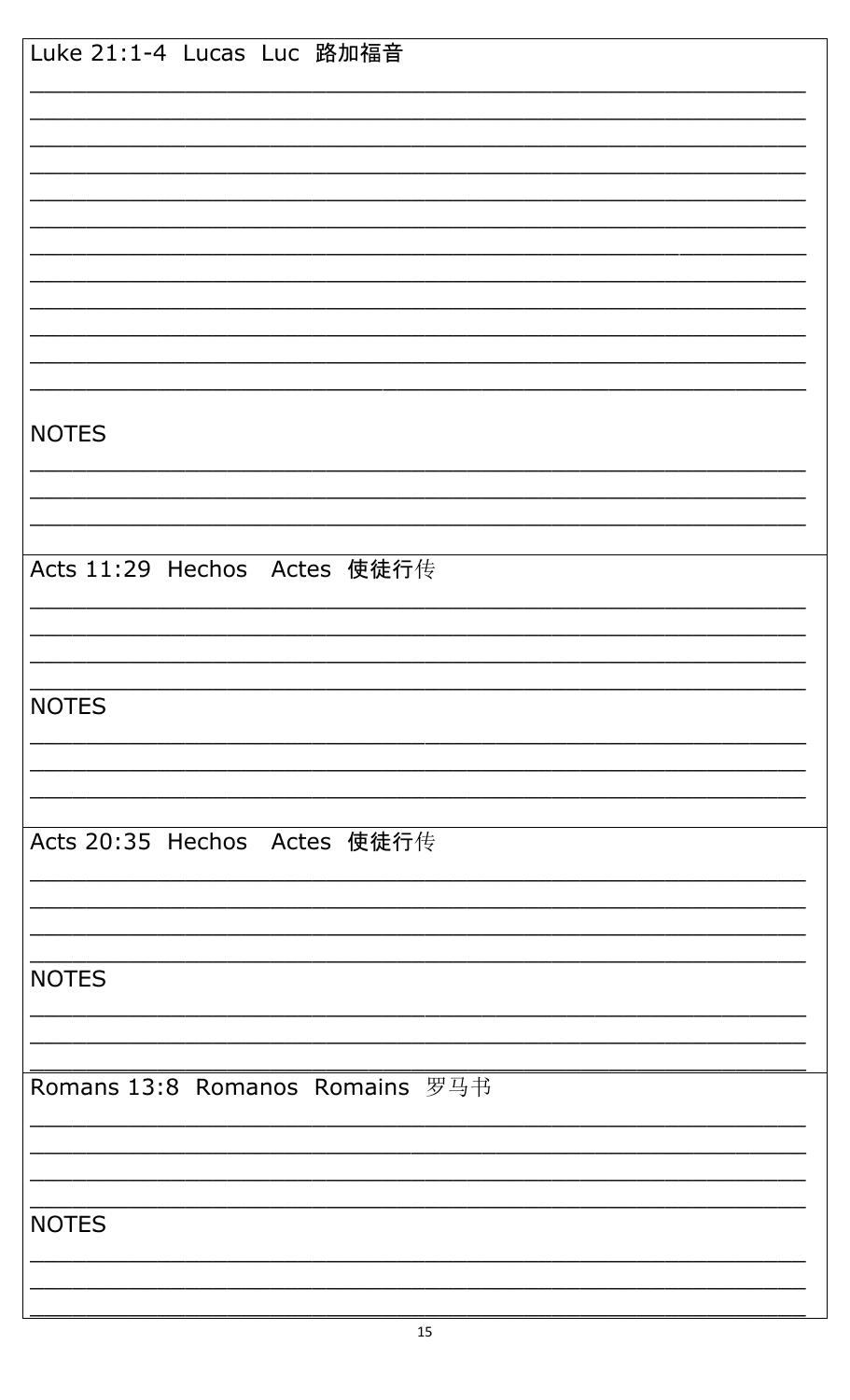| 1 Corinthians 4:1-2 1 Corintios 1 Corinthiens 哥林多前书                |
|--------------------------------------------------------------------|
|                                                                    |
|                                                                    |
|                                                                    |
|                                                                    |
| <b>NOTES</b>                                                       |
|                                                                    |
|                                                                    |
| 1 Corinthians 13:3 1 Corintios 1 Corinthiens 哥林多前书                 |
|                                                                    |
|                                                                    |
| <b>NOTES</b>                                                       |
|                                                                    |
| Ephesians 4:28 Efesios Ephesiens 以弗所书                              |
|                                                                    |
|                                                                    |
| <b>NOTES</b>                                                       |
|                                                                    |
|                                                                    |
| 2 Thessalonians 3:10 2 Tesalonicenses<br>2 Thessaloniciens 帖撒罗尼迦后书 |
|                                                                    |
|                                                                    |
| <b>NOTES</b>                                                       |
|                                                                    |
|                                                                    |
|                                                                    |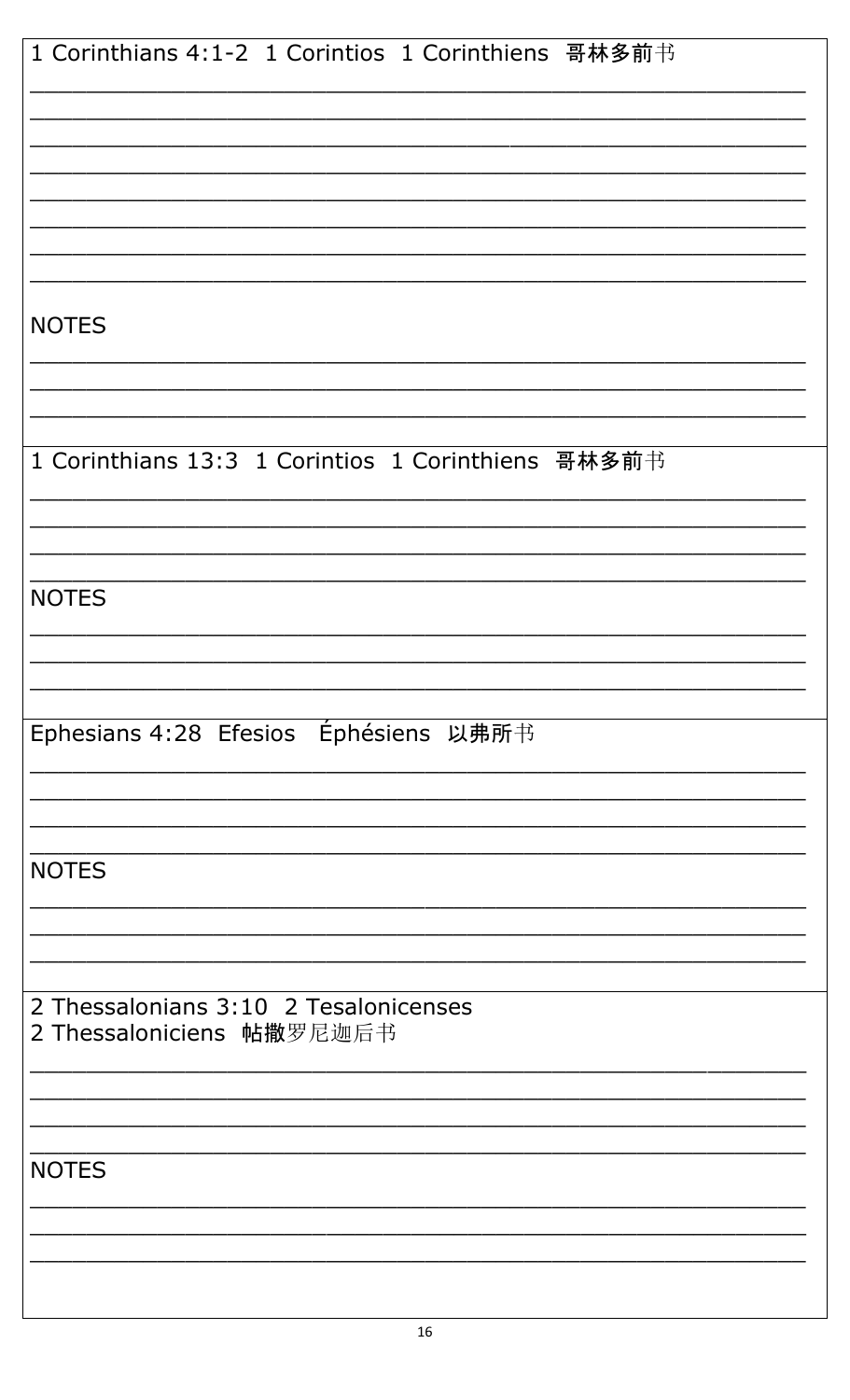| 1 Timothy 5:8 1 Timoteo 1 Timothée 提摩太前    |
|--------------------------------------------|
|                                            |
| <b>NOTES</b>                               |
|                                            |
| 1 Timothy 5:18 1 Timoteo 1 Timothée 提摩太前   |
|                                            |
| <b>NOTES</b>                               |
|                                            |
| 1 Timothy 6:6-10 1 Timoteo 1 Timothée 提摩太前 |
|                                            |
|                                            |
|                                            |
|                                            |
| <b>NOTES</b>                               |
|                                            |
| Titus 1:7 Tito Tite 提多书                    |
|                                            |
| <b>NOTES</b>                               |
|                                            |